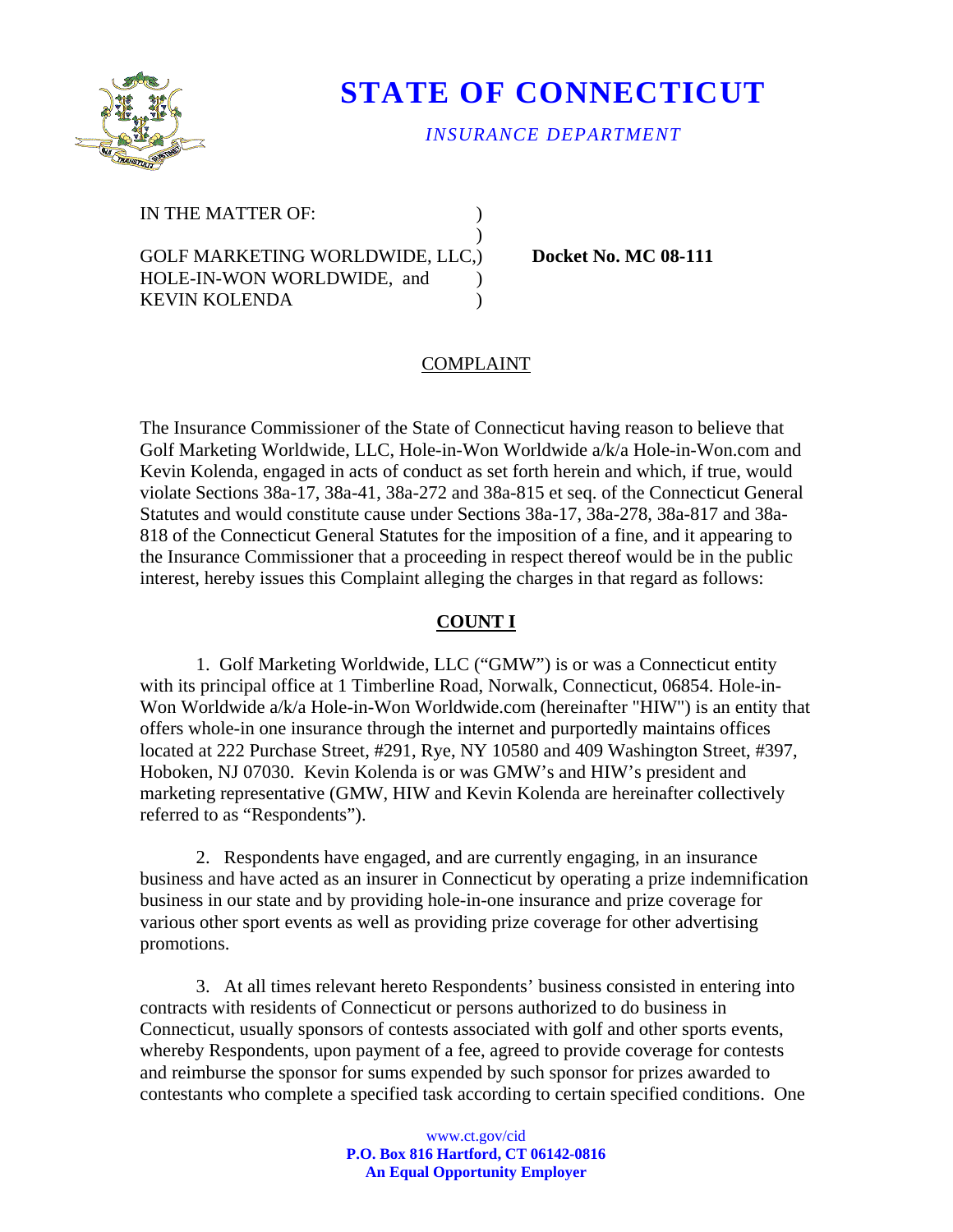of the products provided by Respondents is hole-in-one coverage. Such coverage is a form of prize indemnification insurance usually purchased by a sponsor of a local tournament who may become obligated to pay a specified prize, such as cash, a car or a trip, to any contestant who scores a hole in one on a specified hole on the golf course. The coverage is arranged prior to the event and indemnifies the sponsor, subject to certain conditions, only if any contestant makes a hole in one and, as a result, a prize is awarded.

4. Information and exhibits in possession of the Insurance Department indicate that in addition to hole-in-one coverage, Respondents provide coverage and insure a wide range of other sports and advertising promotions that range "from hot air balloons promotions to contests for guessing the number of ping pong balls inside an automobile, to restaurant and specialty store promotions of all varieties."

5. Information and exhibits in possession of the Insurance Department indicate that at the present time neither GMW, nor HIW nor Kevin Kolenda have applied for or received an insurance license from the Commissioner authorizing them to conduct in Connecticut an insurance business, as defined in General Statutes § 38a-271.

6. The conduct of Respondents, as set forth in paragraphs 1 through 5 of this Count, is in violation of Sections 38a-17, 38a-41 and 38a-272 of the Connecticut General Statutes, and constitutes cause for the imposition of fines pursuant to sections 38a-41 and 38a-278 of the Connecticut General Statutes.

## **COUNT II**

1. On September 20, 2001, the Insurance Commissioner of the State of Connecticut issued an order ("Order") mandating that GMW and Kevin Kolenda cease and desist from acting as insurers with respect to subjects of insurance resident, located or to be performed in this state, transacting an insurance business in Connecticut or otherwise violating in any way the insurance laws of the State of Connecticut.

2. The Order has never been reversed, rescinded, withdrawn or modified and is currently in full force and effect.

3. The Order provides that Kevin Kolenda cease and desist from representing an insurer that is not authorized to transact insurance in the Connecticut, acting as an insurer, transacting an insurance business in this state, or otherwise violating in any way the insurance laws of Connecticut.

4. Information and exhibits in possession of the Insurance Department indicate that, from the date of issuance of the Order to the present, the Respondents have sold, solicited or negotiated at least forty-one (41) hole-in-one insurance contract in the State of Connecticut in direct violation of the Order.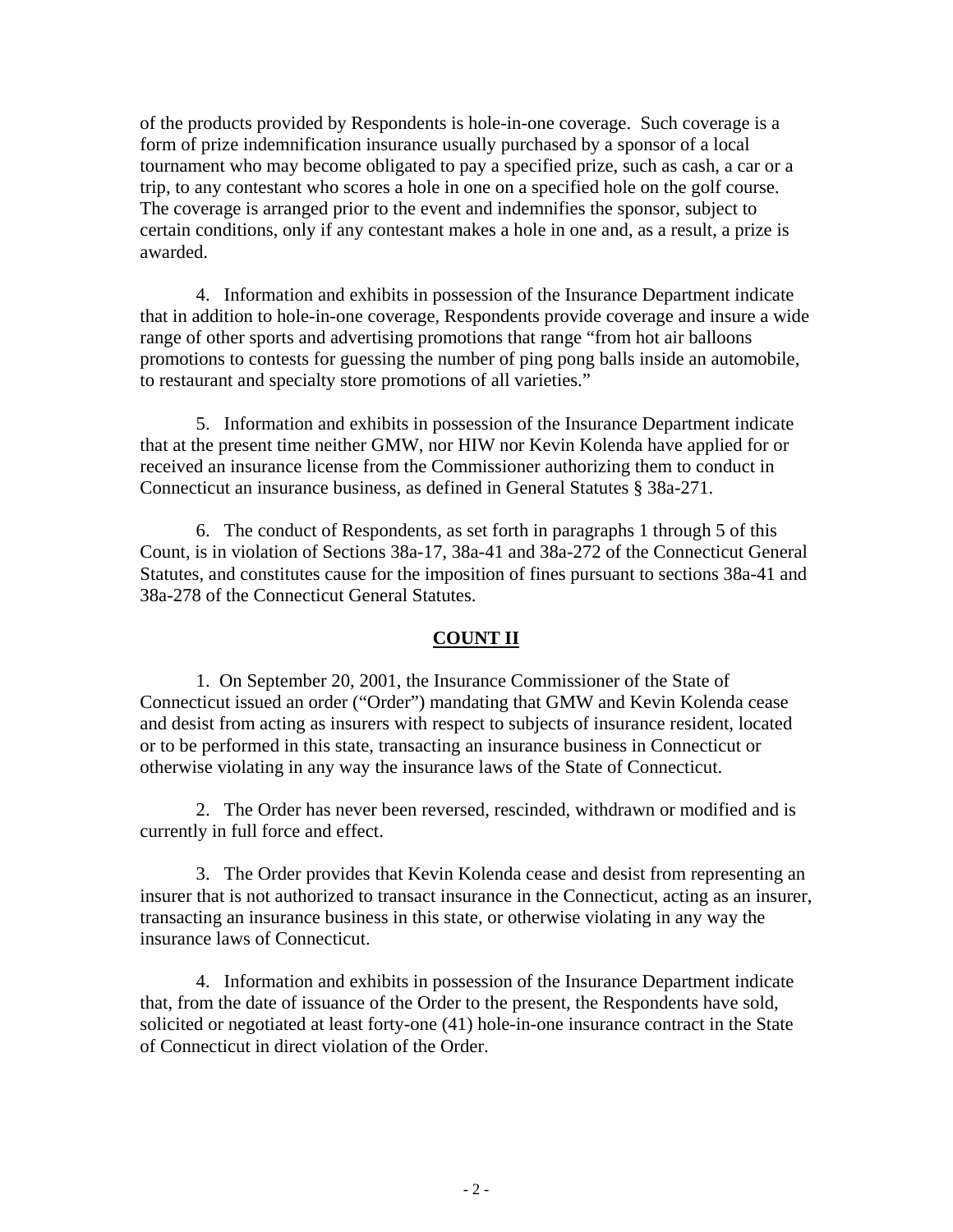5. The conduct of Respondents, as set forth in paragraphs 1 through 4 of this Count, is in violation of Sections 38a-17, 38a-41, 38a-272, 38a-815 of the Connecticut General Statutes, and constitutes cause for the imposition of fines pursuant to sections 38a-2, 38a-41, 38a-278, 38a-817 and 38a-818 of the Connecticut General Statutes.

#### **COUNT III**

1. Information and exhibits in possession of the Insurance Department indicate that on or about September 12, 2008, HIW and Kevin Kolenda issued a hole-in-one contract to the Lock City Detachment of the Marine Corps League ("League") at 984 Longview Road, Trumbull, Connecticut, whereby HIW agreed to indemnify the League in an amount of \$40,000.00 if a hole-in-one occurred at the hole #15 at the E. Gaynor Brennan Golf Course on September 15, 2008 in a golf tournament sponsored by the League.

2. Information and exhibits in possession of the Insurance Department indicate that on September 15, 2008, a participant in the tournament sponsored by the League, Mr. Montello, made a hole-in-one in accordance with the conditions specified in the insurance contract between HIW and the League.

3. Information and exhibits in possession of the Insurance Department indicate that HIW and Kevin Kolenda, having been notified of the hole-in-one as prescribe in the insurance contract that they issued to the League, have failed and refused to effectuate fair and prompt payment of the claim and to indemnify the League under the contract of insurance that they had issued.

4. The conduct of HIW and Kevin Kolenda, as set forth in paragraphs 1 through 3 of this Count, is in violation of Sections 38a-17, 38a-815 and 38a-818 of the Connecticut General Statutes, and constitutes cause for the imposition of fines pursuant to sections 38a-2, 38a-817 and 38a-818 of the Connecticut General Statutes.

## **COUNT IV**

1-2. Paragraphs 1 and 2 of Count III are hereby restated and made part of this Count as if more fully set out herein.

3. Information and exhibits in possession of the Insurance Department indicate that the contract of insurance issued by HIW and Kevin Kolenda to the League provided that the coverage was valid and in force for a hole-in-one made on hole #15 with a minimum yardage of 165 for male contestants and 145 for female contestants.

4. Having been notified that a contestant had made a hole-in-one, HIW and Kevin Kolenda attempted to change the terms and provisions of the contract by indicating that coverage was extended for a hole-in-one made from a yardage of 176 yards for male contestants, and by adding a statement to the insurance contract that the \$40,000.00 prize was to be paid over a period of five years.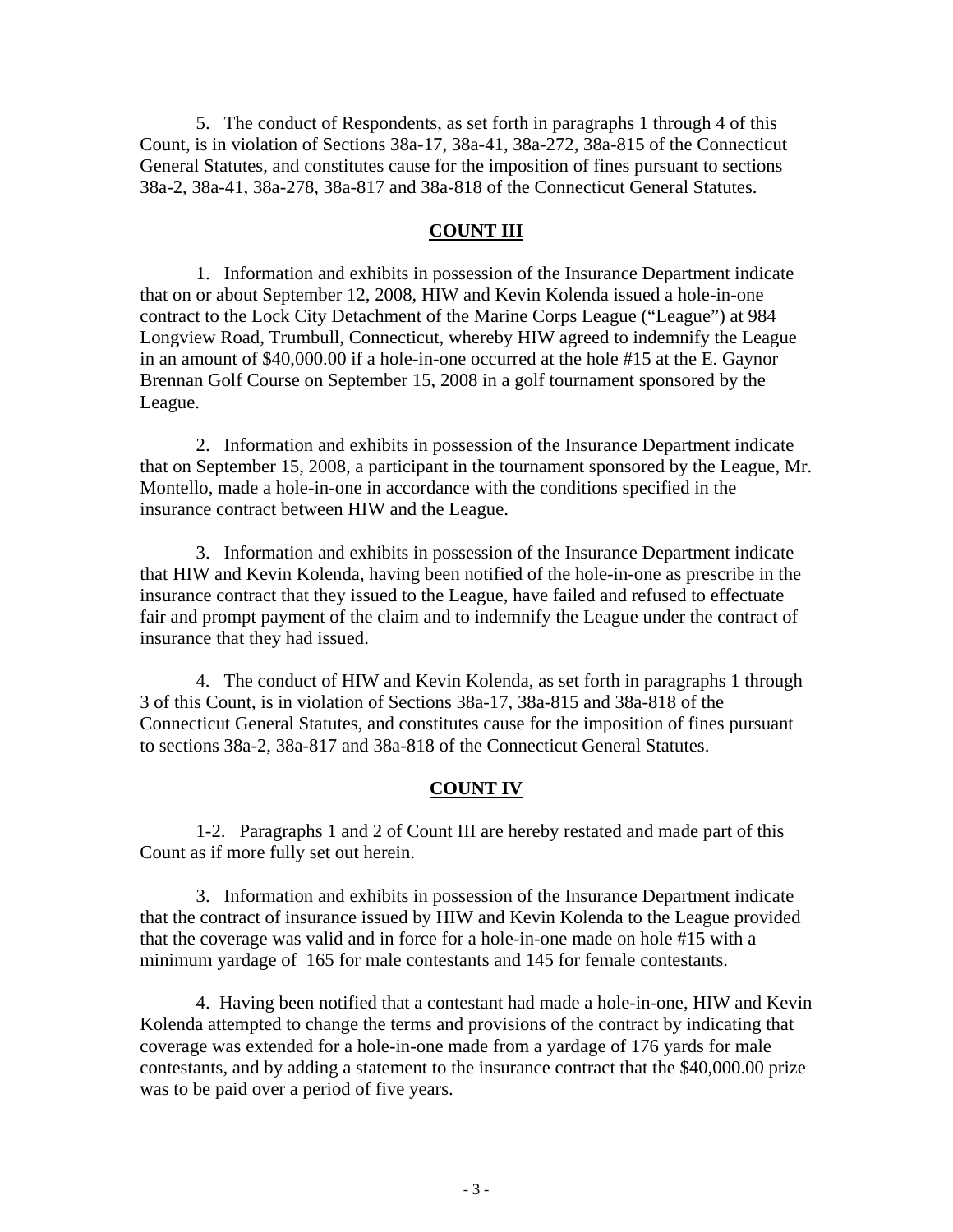5. The conduct of HIW and Kevin Kolenda, as set forth in paragraphs 1 through 3 of this Count, is in violation of Sections 38a-815 and 38a-818 of the Connecticut General Statutes, and constitutes cause for the imposition of fines pursuant to sections 38a-817 and 38a-818 of the Connecticut General Statutes.

#### **COUNT V**

1. Information and exhibits in possession of the Insurance Department indicate that on or about June 15, 2007, HIW and Kevin Kolenda issued a hole-in-one contract to Lux Bond & Green ("LBG") of 46 LaSalle Road, West Hartford, Connecticut, whereby HIW agreed to indemnify LBG in an amount of \$20,000.00 if a hole-in-one occurred at the hole #16 at the Travelers Championship Tournament held at the TPC Golf Course in Cromwell, CT, between June 21 and June 24, 2007 and sponsored by LBG.

2. Information and exhibits in possession of the Insurance Department indicate that on June 24, 2007, a participant in the tournament sponsored by LBG, Mr. Van Pelt, made a hole-in-one in accordance with the conditions specified in the insurance contract between HIW and LBG.

3. Information and exhibits in possession of the Insurance Department indicate that HIW and Kevin Kolenda, having been notified of the hole-in-one as prescribe in the insurance contract that they issued to LBG, have failed and refused to effectuate fair and prompt payment of the claim and to indemnify LBG under the terms of the contract of insurance that they had issued.

4. The conduct of HIW and Kevin Kolenda, as set forth in paragraphs 1 through 3 of this Count, is in violation of Sections 38a-17, 38a-815 and 38a-818 of the Connecticut General Statutes, and constitutes cause for the imposition of fines pursuant to sections 38a-2, 38a-817 and 38a-818 of the Connecticut General Statutes.

## **NOTICE**

Notice is hereby given you, Golf Marketing Worldwide, LLC, Hole-in-Won Worldwide and Kevin Kolenda, Respondents herein, that the 4th day of December, 2008 at 9:00 A.M. is hereby fixed as the time where a public hearing will be held in the offices of the Insurance Department, Oxford Centre, 153 Market Street, 6th Floor, Hartford, Connecticut on the charges set forth in this Complaint, at which time and place you will have the right to appear before the Insurance Commissioner, or a duly designated hearing officer, to show cause why fines should not be imposed.

The legal authority and jurisdiction for the hearing in this matter are contained in sections 38a-8, 38a-16, 38a-17, 38a-41, 38a-278, 38a-817 and 38a-818 of the general statutes and in the Uniform Administrative Procedure Act, section 4-166 et seq. of the general statutes.